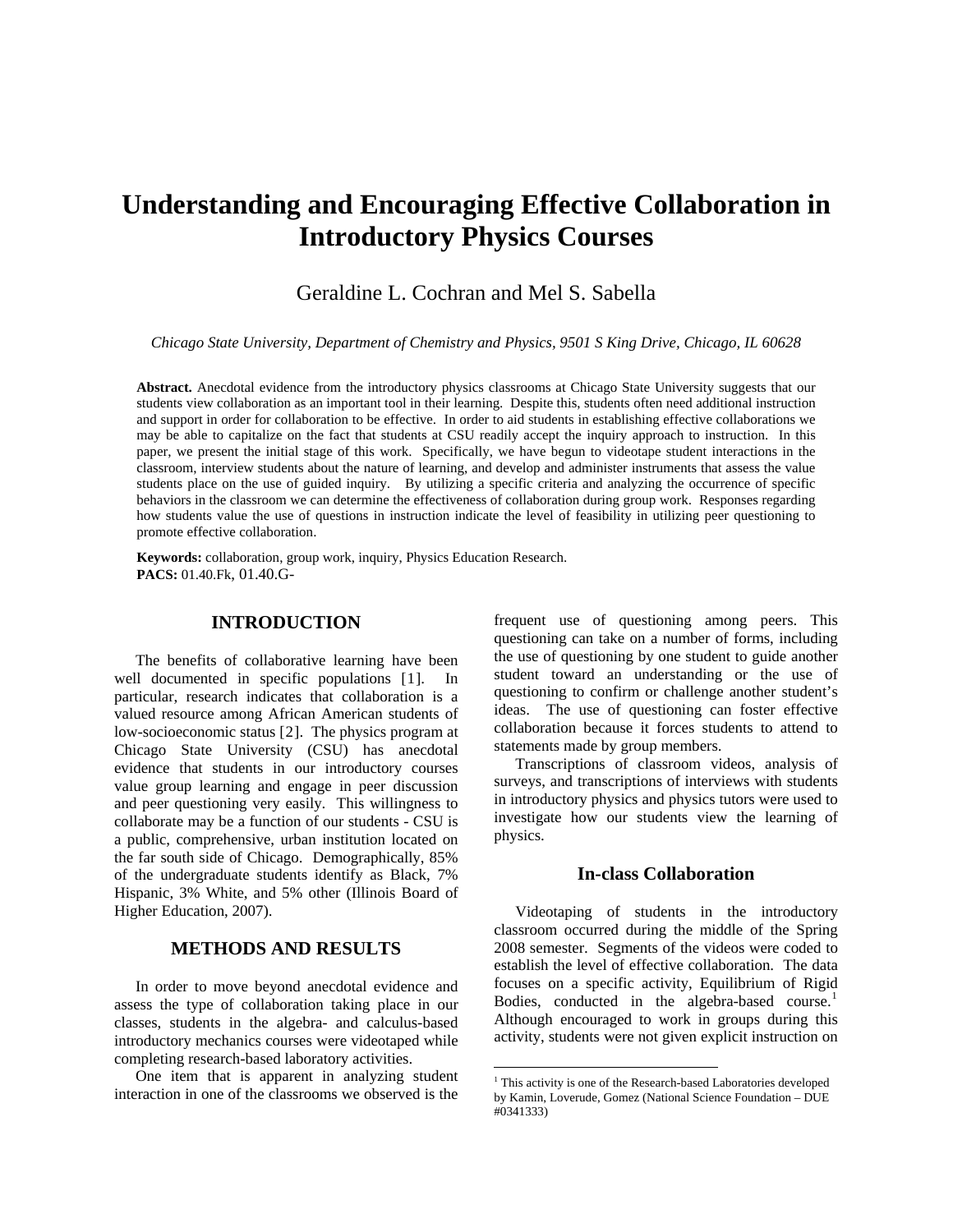collaboration. There are a variety of criteria that can be used in analyzing how students interact in the classroom [[3](#page-3-1),[4](#page-3-1),[5](#page-3-1)]. We based our criteria for effective collaboration on the work of Puntambekar [[6](#page-3-1)]. Collaboration is considered to be effective if (1) all members of the group participated, (2) claims made were confirmed, challenged, or restated by someone else in the group, and (3) a consensus was reached if the group moved on to another section of the laboratory assignment. If the group moved on without reaching a consensus the segment is classified as ineffective, even if the other two criteria were met.

The entire video in which students are conducting the activity was transcribed and coded in five-minute segments. Each segment was classified as illustrating effective collaboration or ineffective collaboration. We also recorded the whether the group received assistance from the instructor, the teaching assistant, or another group and whether or not students asked each other questions during the activity. All question sequences were classified as to whether they were used as 1) a tool to guide a peer to an understanding, 2) a means of clarifying a previous statement, or 3) a means of offering, refuting, or challenging an idea. Of the 23 five-minute segments analyzed 21 of them were marked as demonstrating effective collaboration.

Analysis of the video also demonstrated how student use of questions contributes to effective collaboration. In this excerpt students are discussing a T-shaped board, balanced on a pivot. In the following portion we see Mari asking Deja questions. The group is locating the pivot point for the T-shaped object. When Mari sees that Deja is struggling with the fact that the center of mass and the pivot are at the same point, she asks her a question to help her resolve this issue.

- Deja: Where is the pivot?
- Mari: Bam. (points to the pivot)
- Deja: Okay, this is the center of mass. (points to the pivot)
- Mari: ... and also the pivot. So, where is it turning at?
- Deja: It's turning this way.
- Leah: No, where at?
- Mari: From where? From where is it turning?
- Deja: The center of mass.
- Mari: That's the pivot.
- Deja: This is ... kind of challenging.

It is interesting to note that throughout the activity Mari takes on a particular role where she asks the group questions. The other group members also seem to fall into roles naturally despite the fact that roles were never assigned. Leah seems to make sure consensus is reached and Deja reminds the group of specific definitions and concepts. These roles seem to promote effective collaboration in this group. The next excerpt shows the group deciding how the mass on either side of the center of mass compares.

- Leah: (reads worksheet) Predict whether the total mass of the system to the left of the vertical line is equal to the total mass of the system to the right of the vertical line. Explain.. . .
- Deja: Yeah. I think it's equal because if the total masses ... if their forces are equal then their net torque would be zero.
- Mari: When it's up there? What if we took it down and sawed it in half and weighed both sides?
- Deja: It would be equal.
- Mari: You sure about that?
- Deja: Yeah.
- Leah: No, I'm not sure about that.
- Mari: All right. Think about that ... At the pivot point, at the center of mass, if you took it down and sawed it in half would it be the same?
- Deja: Oh, no. I don't think it would be. It said the total mass.
- Mari: Because I would say no,

We see examples of the students asking questions that facilitate discussion in 13 of the 23 segments. The frequency of this use of questioning shows the value CSU students place in using questions as a tool for learning. This view that learning must be an active rather than passive process is a resource that we can utilize as instructors with this population. Table 1 shows the frequency of different behaviors in the entire 23 segments of the video. The analysis shows a group that is working extremely well together based on how often certain behaviors emerge.

Table 1. Frequency of different group behaviors (5 minute segments)

| <b>Effective Collaboration</b>                                |                                                                                      | 91 %<br>$(21 \text{ of } 23)$<br>segments) |
|---------------------------------------------------------------|--------------------------------------------------------------------------------------|--------------------------------------------|
| Restatement/confirmation/challenging<br>of group claims/ideas |                                                                                      | 91 %                                       |
| Use of<br>questions<br>74 %<br>$(17$ of 23<br>segments)       | to guide a peer to an<br>understanding or to<br>offer another idea for<br>discussion | 57 %<br>$(13$ of 23<br>segments)           |
|                                                               | as a means of<br>clarifying a previous<br>statement                                  | 52 %<br>$(12$ of 23<br>segments)           |

## **Survey Responses**

To provide further evidence of the value CSU students place in the use of questioning, inquiry instruction, and active engagement, a survey was designed and administered to students in the first semester of the calculus-based introductory physics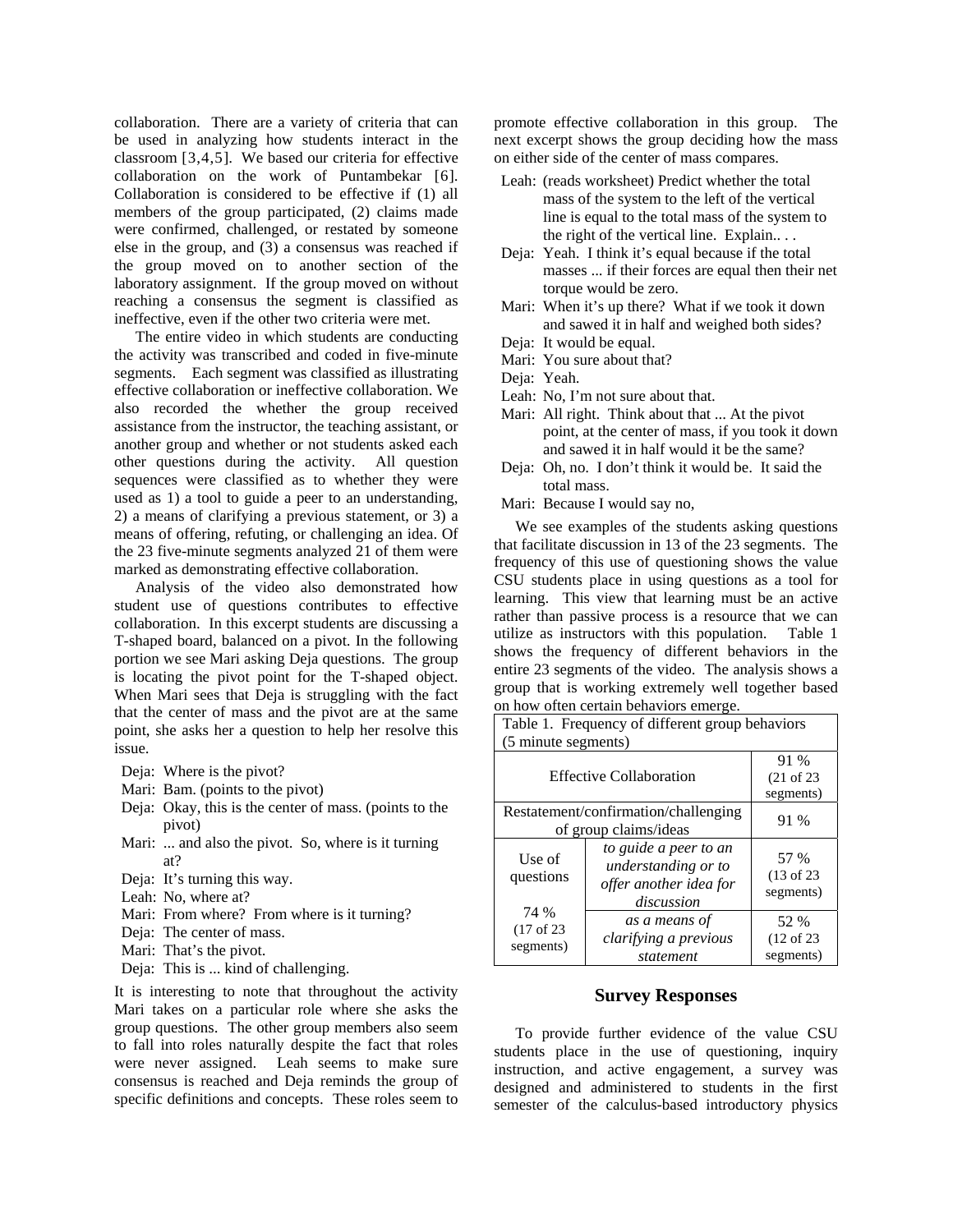course. The survey contains two scenarios that take place in a physics classroom. In both scenarios, two students work together to complete a quiz on descriptions of motion. However, in the first scenario one of the students guides their partner to an understanding of the concepts needed to complete the quiz by means of questioning. In the second scenario one of the students explains the concepts needed to arrive at the correct conclusion.

The survey asks the reader to decide on which scenario best fosters an understanding of the material in addition to an explanation for the response. It also asks the reader to state explicitly if they think that both scenarios are equally good. Fig. 1 shows excerpts from the survey scenarios.

This survey was administered to thirteen students. The most common response involved students stating that the scenario which utilized the questions best fostered an understanding of the material: 54% of the students chose scenario one, 23% of the students stated that the two scenarios were equally good, and the remaining 23% of the students chose scenario 2. These results provide evidence that the majority of CSU students do value the use of questioning in instruction.

#### *Scenario 1*

*…*  Clarissa: I think it is positive because the cart is moving in the positive direction. David: What direction is the velocity in? Clarissa: The velocity is in the positive direction. David: Is the speed increasing or decreasing? Clarissa: The speed is decreasing. David: If the speed is decreasing, what does that tell you about the direction of acceleration? *Scenario 2 …* 

Frank: I think it is positive because the cart is moving in the positive direction.

Erica: The speed is decreasing – that means that the velocity and the acceleration must be in opposite directions. So because the velocity is positive the acceleration must be negative.

## **FIGURE 1: Excerpts from survey scenarios.**

Written explanations revealed that students who chose scenario one appreciate this instructional method because it helps to break the problem into smaller pieces. One student stated that "this scenario makes you think about each step and how the questions relate to the problem." Another student indicated that both episodes would help foster an understanding "but the first is the best because Clarissa …[is] answering question[s] that are posed to her - which help[s] with br[e]aking the question down …"

Although the majority of students indicated that they found the scenario demonstrating guided-inquiry effective, most students did not provide clear explanations for their answers. To get a better understanding of why students value questioning, as a method of instruction, interviews were conducted.

## **Student Interviews**

Three students from the second semester calculusbased physics course were interviewed individually. The interview began with the students completing the survey described above and explaining their responses. Students were then asked about the use of questions as an instructional tool, circumstances in which they consider the use of questions to be appropriate and beneficial, and how often they encounter the questioning approach.

Analysis of the interviews was consistent with survey responses indicating that students value the questioning approach as being effective because it breaks things down. In explaining why she chose scenario one from the survey (the scenario that uses the questioning approach) as fostering a better understanding, one student said, "…it was more clear …because one person is actually asking a question the other person is answering…He said one thing. She said one thing … sort of the way I would be thinking about it."

Comments by the students also indicated that they appreciate the questioning approach because it helps them to build confidence. When asked what method of instruction he preferred, one student stated, "I would rather be asked the question … because then I'm not just being fed the information. I'm actually coming up with it myself … I will learn it better if I figure it out myself rather than just being told it." In commenting on instructor use of questioning in the classroom another student stated, "[the instructor] would keep on asking questions ... I like that... because it helped me not become dependent on him … Becoming independent helped me build confidence."

The interviews also confirmed that the questioning approach does not just take place in the classroom during instructor-student interactions. One student stated that during group work, "if we're not sure then we'll question each other and see if we find a path … " In commenting on his use of the questioning approach with peers, another student stated, "That's what happens with me and my friend all the time." The student goes on to say, "I use the question method more often than not because I find people retain it a lot longer …"

The students interviewed also mentioned that the physics tutors use the questioning approach as well.